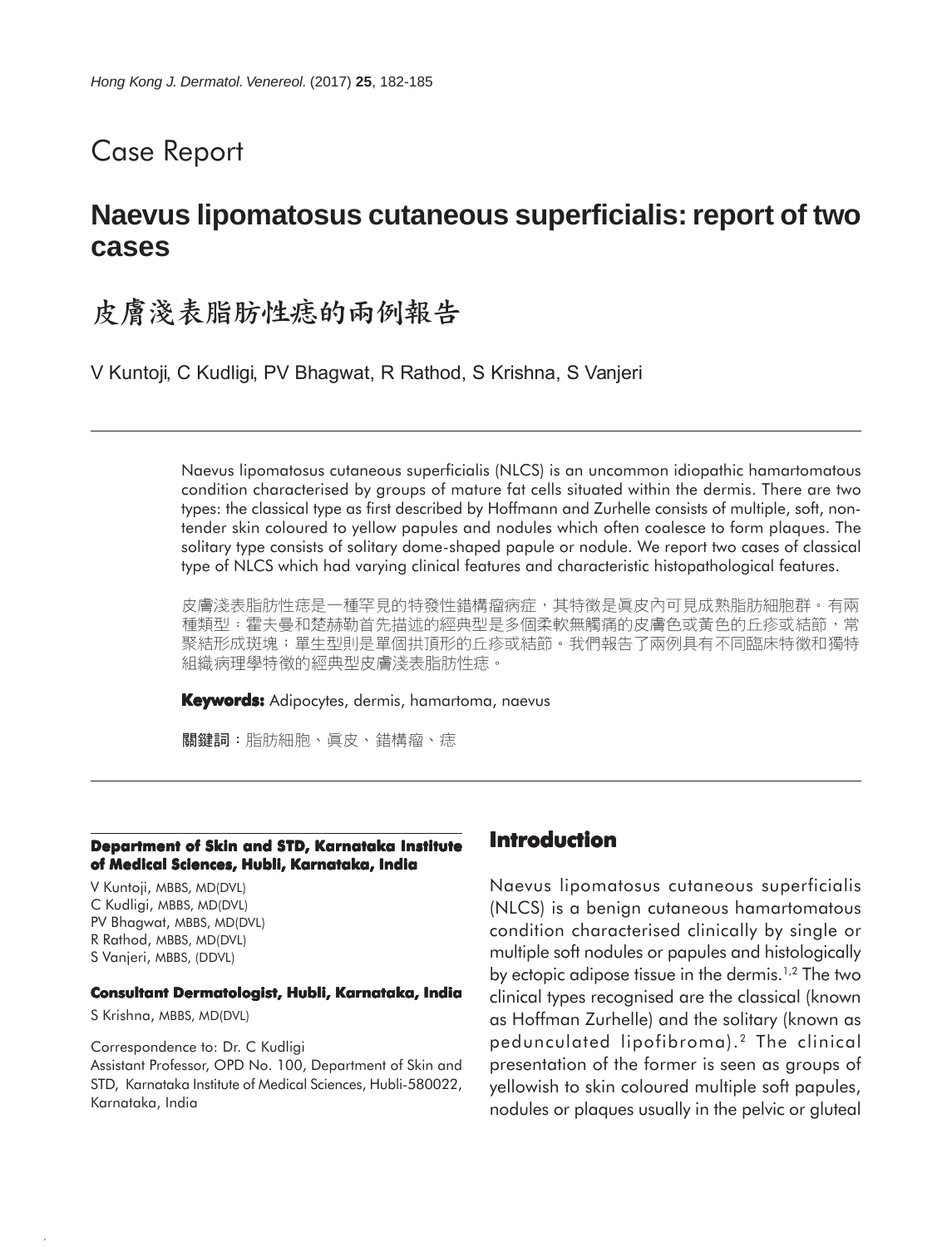region and that of latter is seen as solitary papule or nodule with wider distribution in the skin like the ear, scalp, forehead, back, axilla, arm, upper thigh and knee.<sup>2,3</sup> We report two cases of NLCS both of which had varying clinical features of classical type of NLCS along with characteristic features on histology.

### **Case report Case report**

#### *Case 1*

A 10-year-old boy presented to our Department of Dermatology with asymptomatic nodules on the left buttock since birth which had gradually progressed in size and number to form a mass. There were no systemic complaints and family history was insignificant. On cutaneous examination, multiple skin coloured to yellowish nodules coalescing to form cerebriform mass of size 8x4 cm was seen over the left buttock. Satellite lesions of varying sizes were present 2 cm from the mass (Figure 1). Systemic examination was normal. Routine blood investigations were within normal limits. Histopathological examination of the biopsy specimen from cerebriform mass revealed mature lipocytes and fat interspersed within connective tissue which were nonencapsulated (Figure 2). The features were consistent with NLCS.

#### *Case 2*

A 30-year-old male presented to us with an asymptomatic raised skin lesion over his right buttock which was a small papule at birth and was gradually progressive. It was associated with occasional itching. On cutaneous examination, a solitary cerebriform skin coloured plaque of size 3x4 cm was present over right buttock (Figure 3). Multiple black coloured comedo-like lesions were present over the plaque. Routine blood investigations were normal. Histopathological examination revealed hyperkeratosis and increased melanin at basal layer. Papillary and reticular dermis showed lobules of adipose tissue



**Figure 1.** Cerebriform mass and satellite lesions over left buttock.



**Figure 2.** Mature lipocytes and fat interspersed within connective tissue (H and E: x40).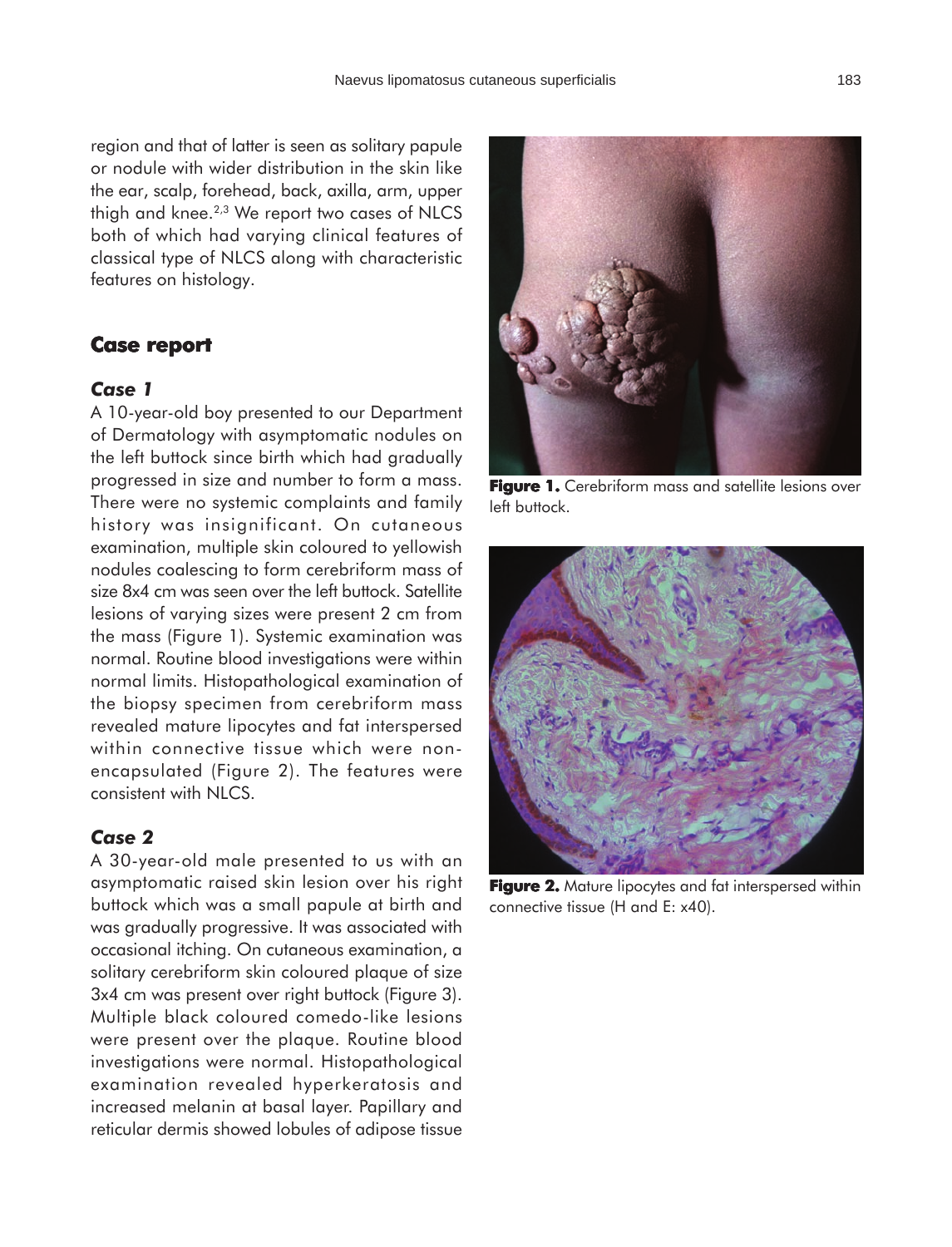amidst hyalinised stroma, suggestive of NLCS (Figure 4).

### **Discussion**

Naevus lipomatosus cutaneous superficialis is an uncommon, idiopathic hamartomatous condition characterised by dermal deposition of mature ectopic adipocytes. The proportion of fatty tissue



**Figure 3.** Cerebriform plaque studded with multiple comedo-like lesions over the right buttock.



**Figure 4.** Papillary and reticular dermis showing lobules of adipose tissue in hyalinised stroma (H and E: x10).

varies from more than 50% to less than 10% of the dermis.4 Hoffmann and Zurhelle in 1921 described the first of case of NLCS in a 25-yearold man who presented with multiple soft nodules in gluteal region. This was the classical form of NLCS. In 1968, Weitzner referred to an asymptomatic small solitary nodule on scalp of a 24-year-old male as solitary naevus lipomatosus cutaneous superficialis. Currently the solitary form of NLCS is termed pedunculated lipofibroma.5,6

The classical form usually presents at birth or develops within the first two decades of life. It manifests with multiple soft, non-tender skin coloured to yellow papules and nodules coalescing into plaques usually in the gluteal, pelvic and lower back regions. It is usually unilateral and may be systematised, linear, zosteriform or along the lines of skin folds in distribution. In our first case, it was zosteriform and in the second case, it was a cerebriform plaque in the gluteal skin fold. Both had been present since birth. The solitary form presents after second decade of life and is seen as solitary dome-shaped or sessile papule on the buttocks and thighs. However it can also be seen in unusual sites like ear, scalp, forehead, back, axilla, arm, nose, and clitoris. There is neither gender predilection nor familial tendency in either form.2,7,8 There are varied schools of thought regarding its pathogenesis and the exact aetiopathogenesis has not been elucidated. Hoffman and Zuhrelle postulated that deposition of adipose tissue is secondary to degenerative changes in dermal collagen and elastic tissue.3 While some hypothesise that adipocytes originate from the pericytes of dermal vessels, others attribute it to be a true naevus that resulted from focal heterotopic development of adipose tissue.<sup>9,10</sup> Co-existent pigmentary anomalies in the form of café-au-lait macules, scattered leukoderma, hypertrichosis, capillary haemangioma, comedolike lesions have been reported.<sup>8</sup> In the second case, comedo-like lesions were present, which is uncommon in the literature.